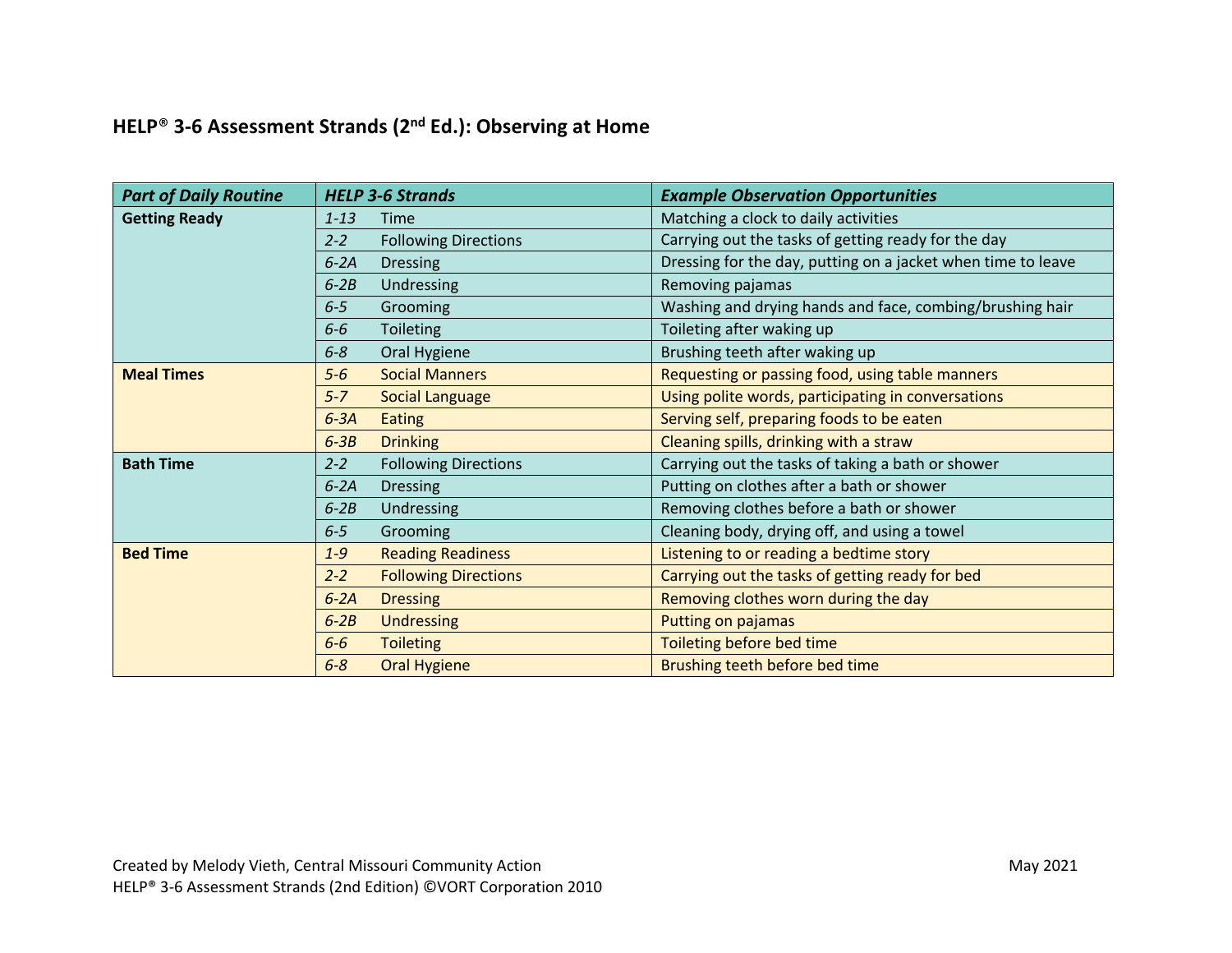## **HELP**® **3-6 Assessment Strands (2nd Ed.): Observing at Home, Continued**

| <b>Part of Daily Routine</b> | <b>HELP 3-6 Strands</b> |                                       | <b>Example Observation Opportunities</b>                                                                   |
|------------------------------|-------------------------|---------------------------------------|------------------------------------------------------------------------------------------------------------|
| <b>Throughout the Day</b>    | 0.0                     | <b>Self Regulation</b>                | Managing feelings, cooperating with others, changing activities                                            |
|                              | $1 - 8$                 | Attention                             | Starting and focusing on tasks                                                                             |
|                              | $1 - 13$                | <b>Time</b>                           | Matching a clock to daily activities                                                                       |
|                              | $2 - 1A$                | <b>Receptive: Understanding Words</b> | Answering questions, responding to requests                                                                |
|                              | $2 - 2$                 | <b>Following Directions</b>           | Carrying out tasks when directed                                                                           |
|                              | $2 - 3$                 | <b>Expressive Vocabulary</b>          | Conversing during meals or play, responding to questions                                                   |
|                              | $2 - 4B$                | Communicating with Others: Verbally   | Talking with others, answering questions, describing a TV show                                             |
|                              | $2 - 8$                 | Sign Language Skills                  | Imitating and producing signs for objects, actions, and people                                             |
|                              | $2 - 9$                 | <b>Speech Reading Skills</b>          | Responding to cues and communication from others                                                           |
|                              | $3 - 9$                 | <b>Wheelchair Skills</b>              | Traveling through the house, yard, or other settings                                                       |
|                              | $5 - 1$                 | Attachment/Adaptive Skills            | Transitioning between active/quiet activities, transitioning<br>between preferred/non-preferred activities |
|                              | $5 - 2$                 | Self Identification                   | Naming birthday, talking about family or address                                                           |
|                              | $5 - 4$                 | Responsibility/Rules                  | Behaving as requested, following rules, respecting property                                                |
|                              | $5 - 7$                 | Social Language                       | Using polite words, participating in conversations                                                         |
|                              | $5 - 8$                 | Personal Welfare/Safety               | Playing outside, going in public, riding in a car or bus                                                   |
|                              | $6 - 5$                 | Grooming                              | Washing and drying hands and face                                                                          |
|                              | $6-6$                   | Toileting                             | Toileting as needed throughout the day                                                                     |
|                              | $6 - 9$                 | <b>Nasal Hygiene</b>                  | Wiping or blowing nose as needed throughout the day                                                        |
| <b>In Public</b>             | 0.0                     | <b>Self Regulation</b>                | Sitting or waiting in line, adjusting behavior to match situation                                          |
|                              | $1 - 9$                 | <b>Reading Readiness</b>              | Naming letters on signs or menus, reading simple words                                                     |
|                              | $1 - 10$                | <b>Math Readiness</b>                 | Naming coins, identifying numbers on price tags or signs                                                   |
|                              | $3 - 8$                 | Swimming                              | Supervised swimming at a public pool or lake                                                               |
|                              | $5 - 4$                 | <b>Responsibility/Rules</b>           | Behaving as requested, following rules, respecting property                                                |
|                              | $5 - 5$                 | <b>Social Interactions and Play</b>   | Playing with other children at parks, play groups, libraries, etc.                                         |
|                              | $5 - 7$                 | <b>Social Language</b>                | Using polite words, participating in conversations                                                         |
|                              | $5 - 8$                 | <b>Personal Welfare/Safety</b>        | Playing at a park, crossing a street, riding in a car or bus                                               |
|                              | $6-6$                   | <b>Toileting</b>                      | Toileting as needed in a public restroom                                                                   |